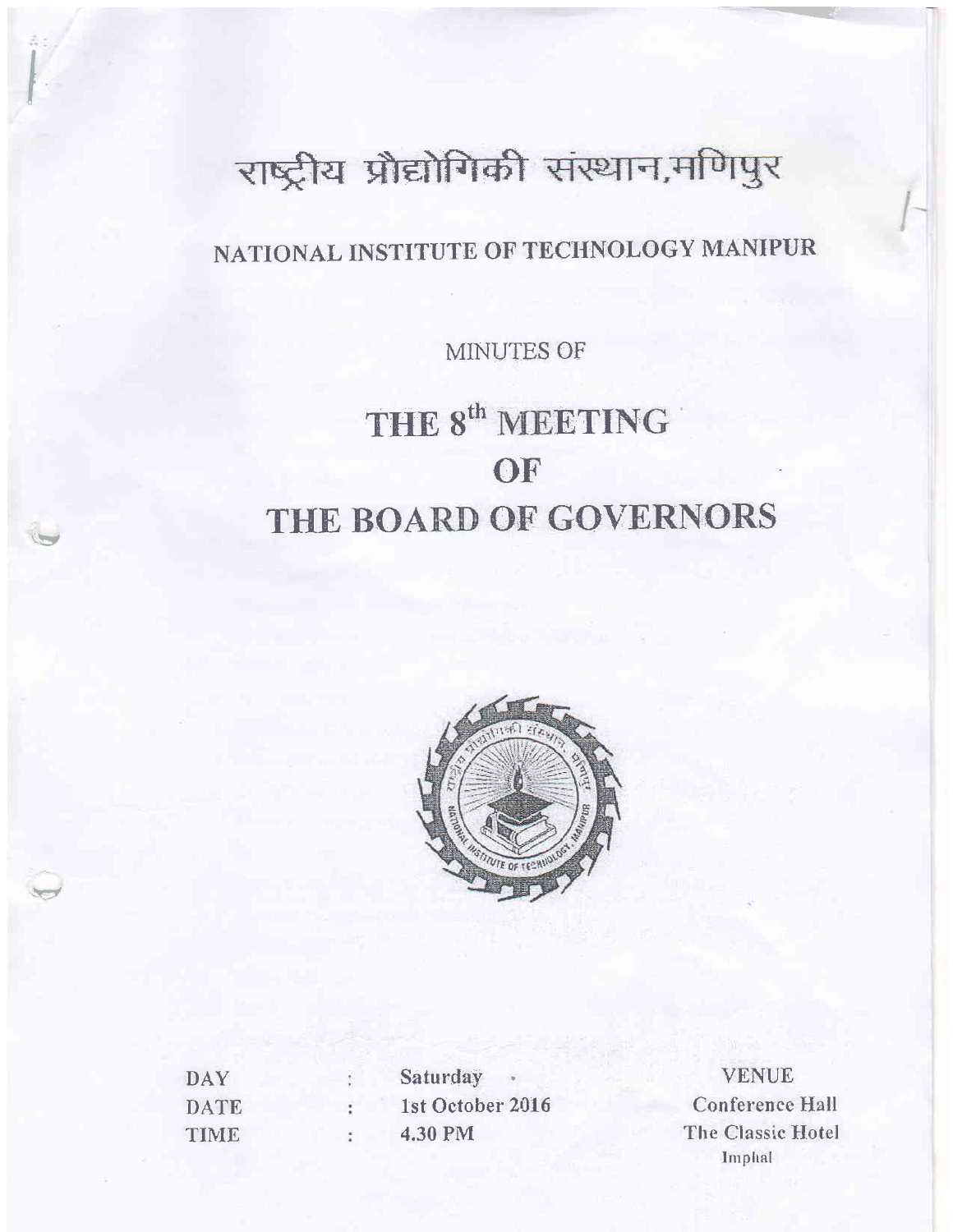## NATIONAL INSTITUTE OF TECHNOLOGY MANIPUR LANGOL, IMPHAL

## MINUTES OF THE 8<sup>th</sup> MEETING OF THE BOARD OF GOVERNORS HELD ON 1<sup>ST</sup> OCTOBER, 2016

The 8<sup>th</sup> meeting of the Board of Governors of National Institute of Technology Manipur was held on 1st October 2016 at The Classic Hotel, Imphal.

Shri Ashishkumar Chauhan, Chairperson of the Board of Governors, NIT Manipur presided over the meeting.

The following members were present:

|                                                    | ŵ                                    | Shri Ashishkumar Chauhan                     |  | Ex-officio Chairman         |
|----------------------------------------------------|--------------------------------------|----------------------------------------------|--|-----------------------------|
|                                                    |                                      | Chairperson, Board of Governors, NIT Manipur |  |                             |
|                                                    | ή×.                                  | Dr. S. Birendra Singh                        |  | Member                      |
|                                                    |                                      | Director, NIT Manipur                        |  |                             |
|                                                    | -3                                   | Shri. K. Rajan                               |  | Member                      |
|                                                    |                                      | <b>Under Secretary (NITs)</b>                |  |                             |
|                                                    |                                      | Representative of Additional/Jt Secretary,   |  |                             |
| Technical Section, Department of Higher Education, |                                      |                                              |  |                             |
|                                                    |                                      | MHRD, Govt of India                          |  |                             |
|                                                    |                                      | ↓ Drof. Guru Prem Prasad M                   |  | Member                      |
|                                                    |                                      | Dean (AA), IIT Guwahati                      |  |                             |
|                                                    |                                      | Nominated member of Director, IIT Guwahati   |  |                             |
|                                                    | $\mathbf{e}_\mathrm{g}^\mathrm{p}$   | Dr.Th.David Singh                            |  | Member                      |
|                                                    |                                      | Assistant Professor (Chemistry), NIT Manipur |  |                             |
|                                                    |                                      | Senate Nominee                               |  |                             |
|                                                    | н,                                   | Dr.Ng.Romeji Singh                           |  | Member                      |
|                                                    |                                      | Assistant Professor (Civil Engineering),     |  |                             |
|                                                    |                                      | NIT Manipur                                  |  |                             |
|                                                    |                                      | Senate Nominee                               |  |                             |
|                                                    | $\mathbf{e}_\mathbf{q}^\mathbf{e}$ . | Shri R.K. Lalit Singh                        |  | Ex-officio Member Secretary |
|                                                    |                                      | Registrar, NIT Manipur                       |  |                             |

The Chairperson invited the Director and the Registrar to take up the agenda items.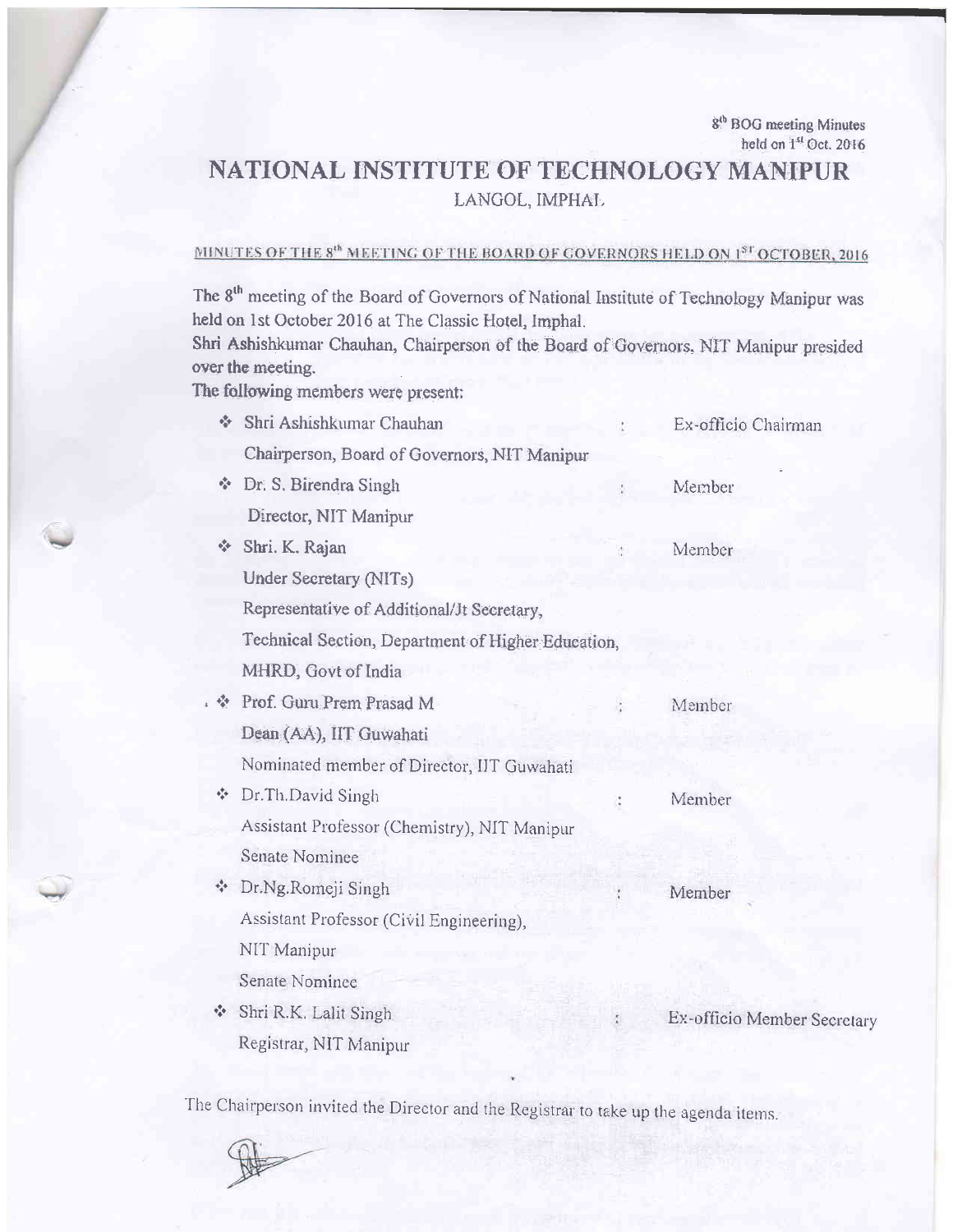## ITEM NO. 8.1: Confirmation of the Minutes of the 7th BOG Meeting held on 20<sup>th</sup> April 2016

The minutes of the 7<sup>th</sup> Meeting of the BOG held on 20<sup>th</sup> April 2016 at the Conference Hall of BSE Investor's Centre, New Delhi was circulated to all the members and no comments were received. Accordingly, the minutes were confirmed.

### ITEM NO. 8.2: Action taken report on the decisions of the Seventh meeting of the Board of Governors held on 20<sup>th</sup> April 2016 in the conference Hall of **BSE Investor's Centre, New Delhi**

The actions taken on various decisions of the 7<sup>th</sup> Meeting of the BOG held on 20<sup>th</sup> April 2016 have been noted in general with the following observations:

On Item No.7.2: Fund for Unnat Bharat Abhiyan and other Central schemes are met from MHRD Grants.

On Item No. 7.7: The Board has been informed that the Central Educational Institutions (Reservation in Admission Amendment Act, 2012) has been implemented from the academic session 2016-17

On Item No. 7.8: The Board was apprised that NIT Manipur has adopted medical reimbursement for the treatment in private hospitals subject to limiting the rate as fixed by CGHS.

ITEM NO. 8.3: To consider the minutes of the 8<sup>th</sup> Finance Committee held on 1<sup>st</sup> October 2016

The Minutes of the 8<sup>th</sup> Finance Committee held on 1<sup>st</sup> October 2016 at the Conference Hall of The Classic Hotel, Imphal was approved by the BOG.

ITEM NO. 8.4: Latest Position of unspent balance and progress on the ongoing projects

The Board noted the latest position of unspent balance and the progress on the ongoing projects. The Committee was apprised that the status of the unspent balance (Plan) of the Institute was (-) 1399.29 lakh as on 21/09/2016.

### ITEM NO. 8.5: To ratify the Revised DPR of NIT Manipur submitted to MHRD

The Board noted and approved the revised DPR submitted to MHRD. The revised DPR submitted to MHRD is for total students' intake of 2970 by 2030. It has been resolved to envision infrastructures for more streams and students intake in future. It was also suggested to use alternate building techniques using lighter materials which may reduce the cost of construction in future.

ITEM NO. 8.6: To consider the proposal for approval of the Annual Report and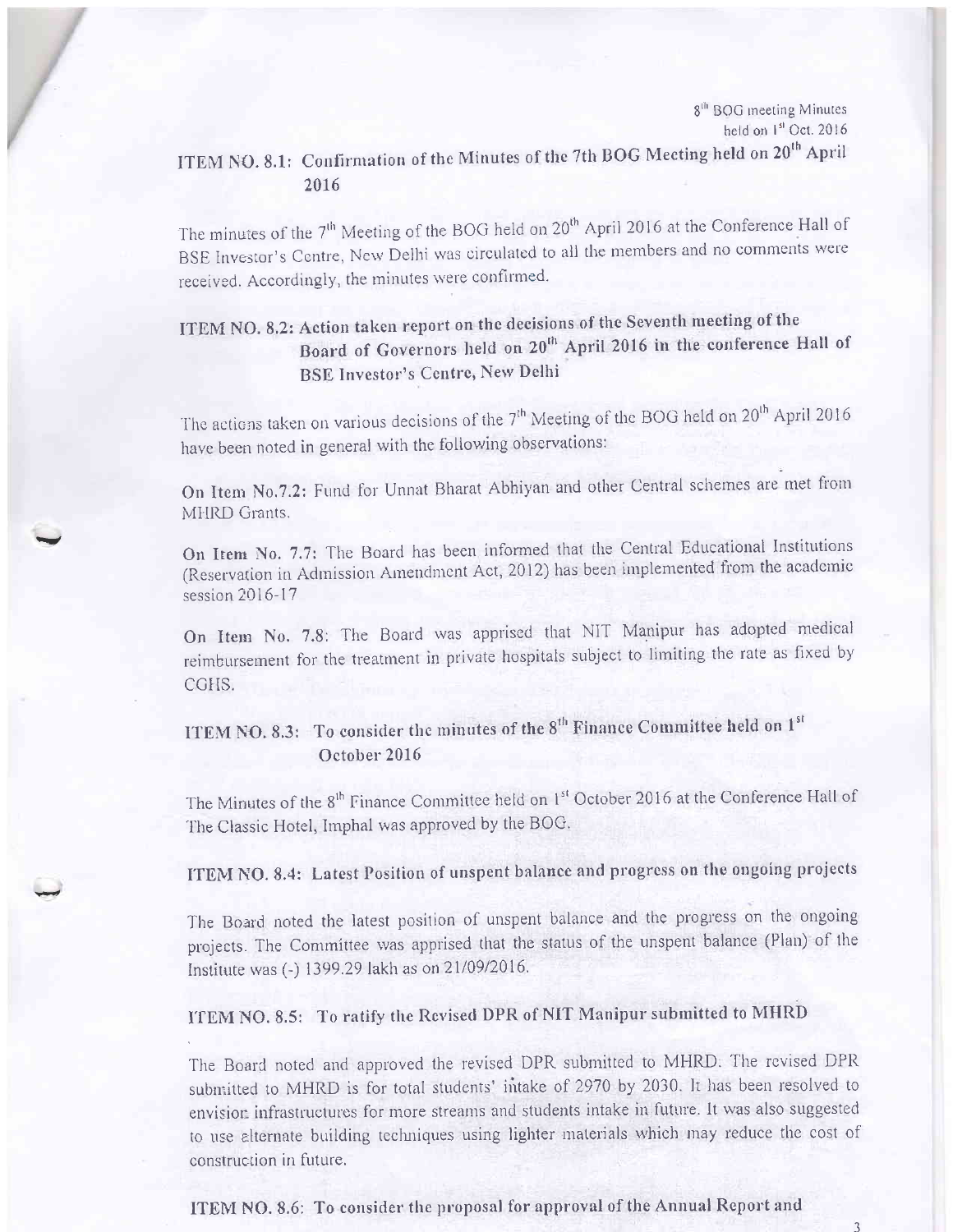$\triangleleft$ 

#### Annual Accounts for FY 2015-16

The Board approved the Annual Report and Annual Accounts for FY 2015-16 based on the recommendation of the 8<sup>th</sup> Finance committee meeting. Comments and all the suggestions made by the Internal Auditor in the Finance Committee meeting in terms of improving the financial functioning of the Institute involving works, contract, taxes etc were taken note of and recommended for urgent implementation by BOG. In regards to  $R \& D$  account as suggested by Dean (AA), IIT Guwahati, the BOG advised to follow the norms followed in IIT Guwahati.

ITEM NO.8.7: To finalise the date of the 3<sup>rd</sup> Convocation including the Chief Guest

The Board decided to finalise the date of the 3<sup>rd</sup> Convocation and the Chief Guest after the winter Parliament session and clearance from the Hon'ble HRD Minister.

#### ITEM NO.8.8: To consider approval of the amendments as approved by the Council for appointment of Deputy Director in NITs

The Board noted the approved amendments by the NIT Council for the appointment of Deputy Director but deferred the agenda in case of the Institute as there is no senior Professor.

### ITEM NO.8.9: To consider approval of the amendments as approved by NIT Council of NITs in its 9<sup>th</sup> meeting held on 1.10.2015

The Board approved to implement the amendments as approved by NIT Council of NITs in its  $9<sup>th</sup>$  meeting held on 1.10.2015.

#### ITEM No.8.10: To consider approval of the proposal for extending the maternity benefit to contractual female employees as per Maternity Benefit (Amendment) Act 2008 and enhancement of paid maternity leave from 12 weeks to 26 weeks.

The Board deferred the agenda till the Gazette notification is issued.

#### **ITEM NO. 8.11:** To consider approval of the proposal for extending the benefit of Grant of Productivity Linked Bonus (PLB) and Non-productivity Linked Bonus to employees of NIT Manipur

The BOG approved for extending the benefit of Grant of Productivity Linked Bonus (PLB) and Non-productivity Linked Bonus to employees of NIT Manipur as per the guidelines of the Finance Ministry in line followed in other NITs.

ITEM No. 8.12: To consider approval of the proposal for enhancement of leave of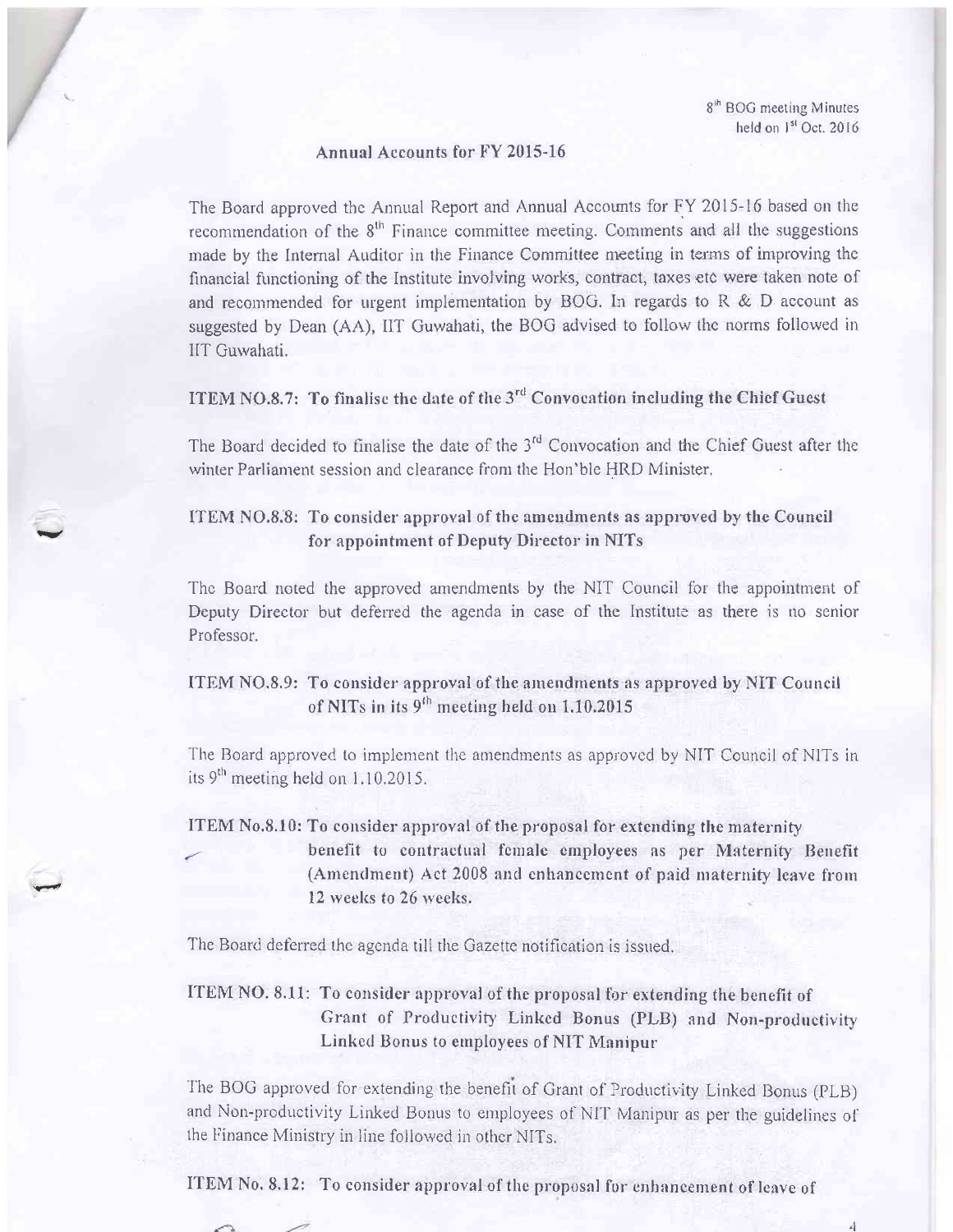#### contractual employees

The Board suggested to follow as per the procedure followed in NIT Warangal, NIT Surat, NIT Calicut, NIT Jaipur, NIT Suratkal, NIT Trichy so that Uniform policy is followed.

#### ITEM NO.8.13: To consider approval of the format for Annual Performance **Assessment Report Form for faculty members**

The Board suggested to follow as per the procedure followed in NIT Warangal, NIT Surat, NIT Calicut, NIT Jaipur, NIT Suratkal, NIT Trichy so that Uniform policy is followed.

#### ITEM No.8.14: Enhancement of honorarium for external members of BWC, Senate, Visiting Faculty and Invited talks

The Board approved based on the recommendation of the 8<sup>th</sup> Finance Committee.

#### ITEM No.8.15: Award of seven non-compounded increments to faculty recruited under 3 Tier system on completion of PhD

The Beard deferred the agenda and to get clarification from MHRD.

#### ITEM No.8.16: Award of advance increments to Assistant Librarian on completion of PhD.

The Board deferred the agenda as more clarity is required on the matter.

#### ITEM No.8.17: Ratification of the recommendation of the Senate for declaration of result of B.Tech, MTech, MSc and PhD

The Board approved the recommendation of the Senate for declaration of the result of B.Tech, M. Tech, M.Sc and Ph.D. The Chairperson, BOG congratulated the three Ph.D scholars who have been declared qualified for award of Ph.D degree. The committee also praised them for their wonderful achievements and also commended all the faculty and staff of the Institute.

### ITEM No.8.18: To consider approval of the award of Gold Medals to B.Tech, M.Tech and M.Se toppers

The Board approved the award of Gold Medals to B. Tech, M.Tech and M.Sc toppers.

ITEM No.8.19: Strategy and project management requirement for completion of the building work within next 18 months.